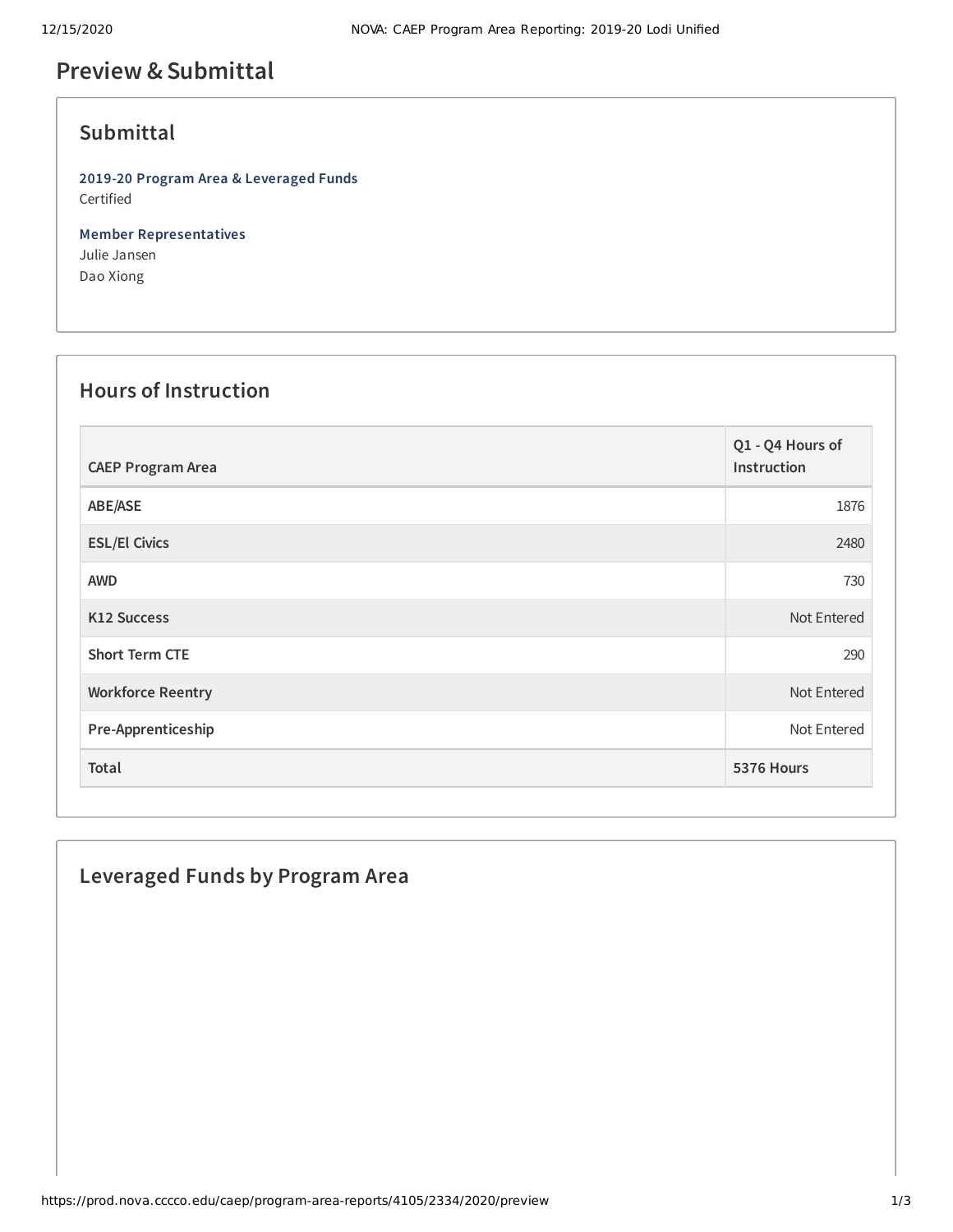12/15/2020 NOVA: CAEP Program Area Reporting: 2019-20 Lodi Unified

| Fund                                                      | <b>ABE/ASE</b> | ESL/El<br><b>Civics</b> | <b>AWD</b>            | K12<br><b>Success</b> | <b>Short</b><br><b>Term CTE</b> | Workforce<br>Reentry  | Pre-<br>Apprenticeship | <b>Totals</b> |
|-----------------------------------------------------------|----------------|-------------------------|-----------------------|-----------------------|---------------------------------|-----------------------|------------------------|---------------|
| California<br><b>Adult</b><br><b>Education</b><br>Program | \$1,083,347    | \$345,697               | \$63,309              | <b>Not</b><br>Entered | \$229,103                       | <b>Not</b><br>Entered | Not Entered            | \$1,721,456   |
| <b>CalWORKs</b>                                           | Not Entered    | Not<br>Entered          | Not<br>Entered        | Not<br>Entered        | Not<br>Entered                  | Not<br>Entered        | Not Entered            | \$0           |
| <b>NonCredit</b>                                          | Not Entered    | Not<br>Entered          | Not<br>Entered        | Not<br>Entered        | Not<br>Entered                  | Not<br>Entered        | Not Entered            | \$0           |
| <b>Perkins</b>                                            | Not Entered    | <b>Not</b><br>Entered   | Not<br>Entered        | <b>Not</b><br>Entered | <b>Not</b><br>Entered           | <b>Not</b><br>Entered | Not Entered            | \$0           |
| <b>LCFF</b>                                               | Not Entered    | Not<br>Entered          | Not<br>Entered        | Not<br>Entered        | Not<br>Entered                  | Not<br>Entered        | Not Entered            | \$0           |
| <b>Fees</b>                                               | Not Entered    | <b>Not</b><br>Entered   | Not<br>Entered        | <b>Not</b><br>Entered | <b>Not</b><br>Entered           | <b>Not</b><br>Entered | Not Entered            | \$0           |
| K12 Adult Ed<br><b>Jail Funds</b>                         | Not Entered    | Not<br>Entered          | Not<br>Entered        | Not<br>Entered        | Not<br>Entered                  | Not<br>Entered        | Not Entered            | \$0           |
| <b>WIOA II</b>                                            | Not Entered    | <b>Not</b><br>Entered   | <b>Not</b><br>Entered | <b>Not</b><br>Entered | <b>Not</b><br>Entered           | <b>Not</b><br>Entered | Not Entered            | \$0           |
| Contracted<br><b>Services</b>                             | Not Entered    | Not<br>Entered          | Not<br>Entered        | Not<br>Entered        | Not<br>Entered                  | Not<br>Entered        | Not Entered            | \$0           |
| <b>Totals</b>                                             | \$1,083,347    | \$345,697               | \$63,309              | \$0                   | \$229,103                       | \$0                   | \$0                    | \$1,721,456   |

### **Certification**

**50 Delta Sierra Adult Education Alliance (DSAEA) - Primary Contact**

**Carol S. Hirota**

Executive Director, Delta Sierra Adult Education Alliance [CarolSHirota@gmail.com](mailto:CarolSHirota@gmail.com)

**Dr. Heather Maloy**

CAEP Coordinator/Project Director for DSAEA Regional Transitions [hmaloy@deltacollege.edu](mailto:hmaloy@deltacollege.edu)

Approved by Carol S. Hirota

**12/14/2020 08:26 PM PST**